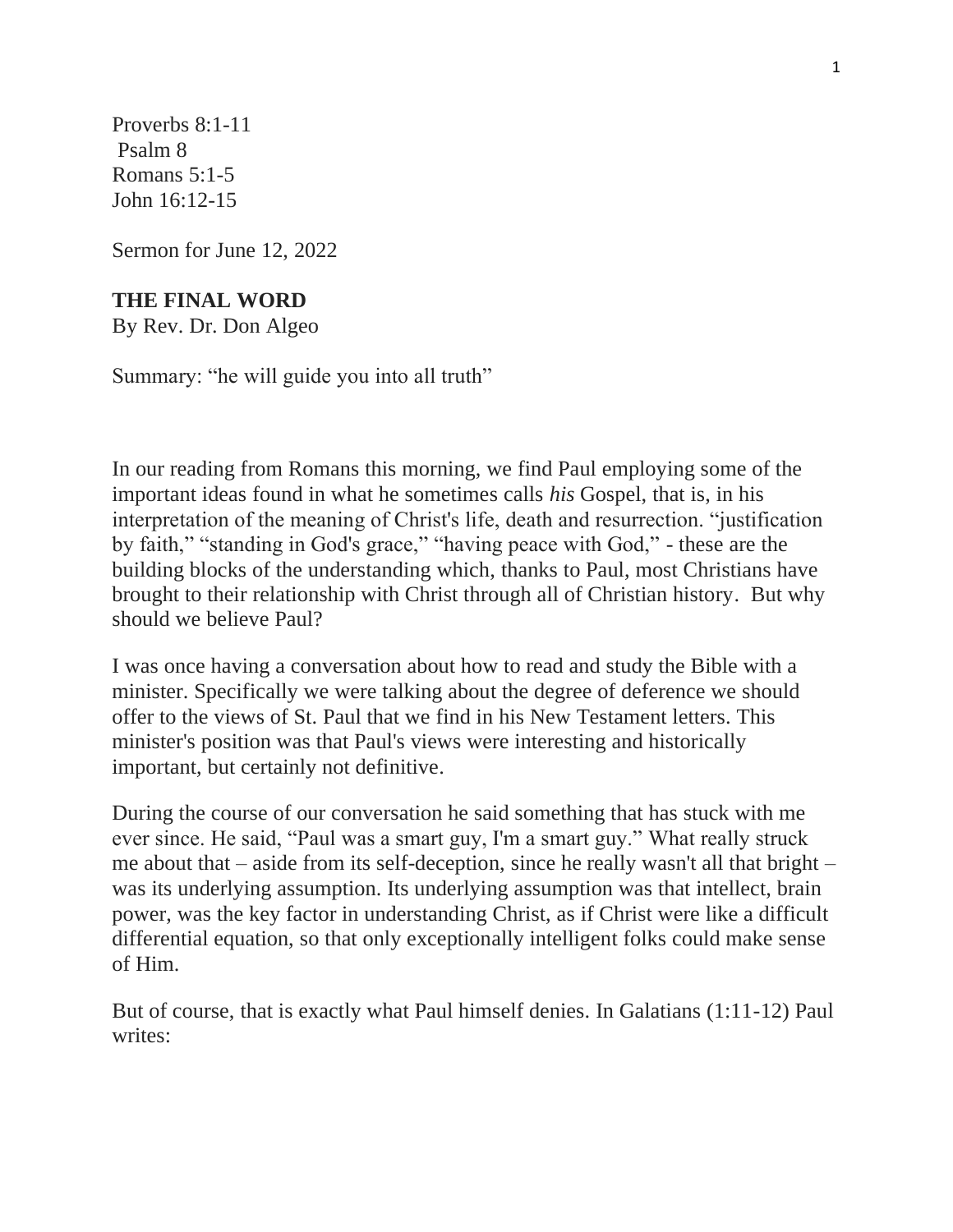"I want you to know, brothers and sisters, that the gospel I preached is not of human origin. I did not receive it of any man, nor was I taught it; rather, I received it by revelation from Jesus Christ."

Paul was certainly intelligent but he wanted to make absolutely clear that his Gospel was not a product of his intellect, but rather that it was a revelation provided to him by the grace of God.

In our passage from the Gospel of John this morning, I would argue that we find Jesus himself providing assurance that the writings of His immediate disciples should be regarded as both authoritative and complete, as regards to the essential questions of who Christ is and what He accomplished through His life, death and resurrection. Let me explain.

The passage is taken from chapter 16 of the gospel of John. That chapter is part of a larger section of the Gospel that is commonly referred to as the Upper Room Discourse, because at least a good part of it takes place in what is presumed to be the second story of a house in Jerusalem.

As John presents the discourse, it takes place after the religious and civil authorities of Israel had once and for all rejected Christ's offer of himself as the long promised Messiah.

What we have in the Upper Room Discourse is therefore John's memory of the final teaching Christ provided to his disciples, after his message had been rejected by the world. To me, that's the important point to keep in mind, for at least two reasons. First, it is teaching that Christ is speaking specifically to His followers, not to the rest of the world. Christ certainly has a great deal to say to the world that does not yet believe in Him, but you will not find it in the Upper Room Discourse. This discourse is for His own.

And second, what He is teaching them here is offered to them as comfort and consolation, since He will very shortly be leaving them. He is telling them what they may expect and where they may look for help when He is no longer with them in flesh and blood.

The greatest of the promises our Lord makes to these disciples is the promise of the Holy Spirit, a promise which, for them, came to fruition in the tremendous and mysterious Pentecostal experience we celebrated last week.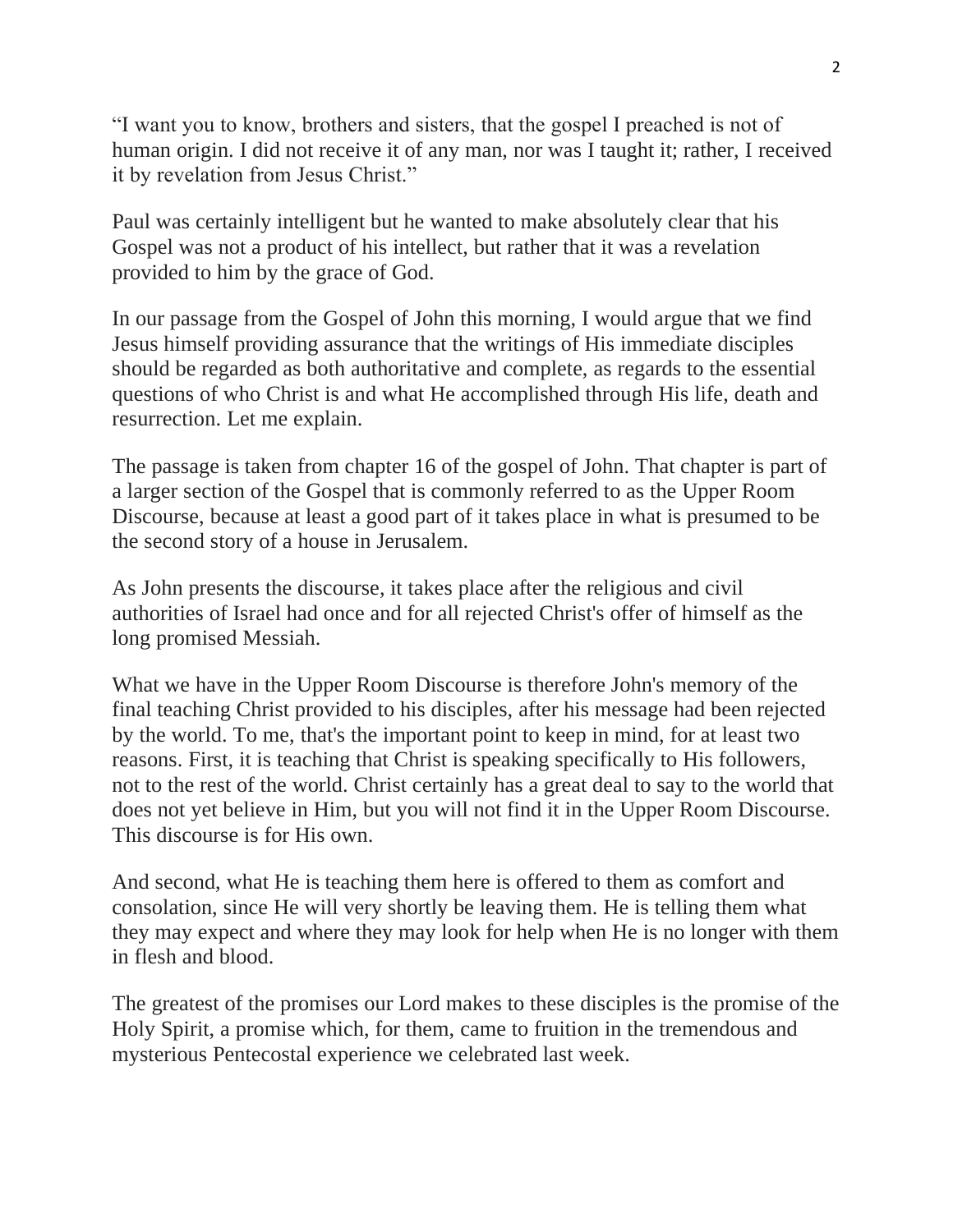In the Upper Room Discourse, Jesus talks about the promise of the Spirit several times, and each time he tells his disciples something new about what they may expect. At first, he simply assures them that the spirit will be with them and dwell within them (14:15); then he lets them know that the spirit will help them bring to remembrance what Christ did and said (14:26); he says the spirit will enable them to bear witness about Christ(15:26); and finally, in the verses immediately preceding our passage for this mornings, he teaches that the spirit will convict or convince the world of sin and righteousness and judgment.

Which brings us to our passage, in which Christ as it were completes the picture he's been painting. The Spirit, he tells them, will be their guide to truth, and not just to truth, importantly, but to all the truth.

Notice first the kindness and conscientiousness with which our Lord speaks to his disciples, in preparing them for the great gift they are about to be promised. "I still have many things to say to you, but you cannot bear them now," he says.

The word translated 'to bear' does not mean to suffer or endure, it means to carry. What is coming soon is the crucifixion, the burial, the dreadful loss followed by the impossible resurrection and the unfathomable ascension. Jesus is telling them that nothing in their lives so far has prepared them for what they will have to process, for the new and fundamentally different lives they will have to lead.

And yet they are not to despair, because the promise immediately follows: "When the Spirit of truth comes, he will guide you into all truth."

He will guide you. He will not force you, he will not lecture you, he will not hammer it into your head. He will guide you, lead you, take you step by step as you are able and willing to receive.

And let me note as an aside what a great application there is here for us all. When you hire a guide to lead you to the top of a mountain, the first thing a conscientious guide will do is size you up, because there are different ways to get to the top of the mountain, and the guide wants to choose the way that's best for you, perhaps the way that will get you the most exercise, perhaps the way that will give you the best views, perhaps the way that will get you there fastest.

That's what Christ is telling us about how the Spirit within us works. Maybe you're troubled by some difficult or obscure verse in the bible, maybe something has happened in your life that just doesn't make sense. Don't worry. We have it on Christ's own assurance that in the Spirit's time, as long as we remain open and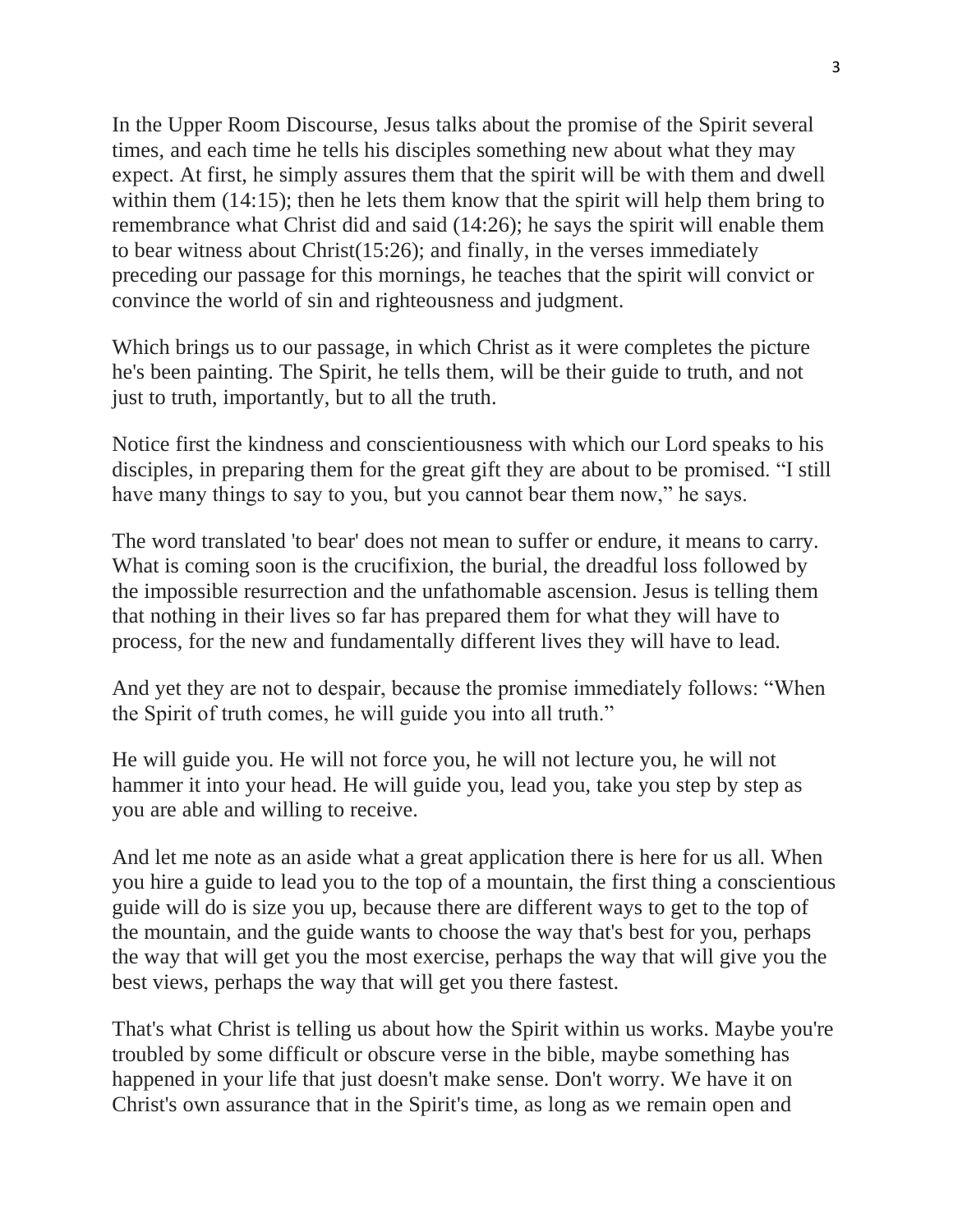trusting to the Spirit's instruction, that the veil will someday be lifted from that verse, and that our lives will again make sense.

But to return to our passage, what I want to emphasize is Christ's assurance to his disciples that the spirit will lead them into "all" truth. All truth. What does that mean? Obviously not that the Spirit will teach them trigonometry or how to crochet. No. What Christ is promising them, I believe, is that these disciples – his intimate followers, plus that strange man from Tarsus who will soon be miraculously added to their number on the road to Damascus – that these disciples will be led into all truth concerning the matters which they are not yet able to support: the fundamental truths about Christ himself.

In other words, as I read our passage, Christ's promise is that this first generation of His followers will be tasked and enabled by the Spirit of truth to record for all subsequent generations the truth about the events of Christ's life and ministry, and their meaning. We will learn once and for all that Jesus Christ is the only begotten Son of God, that his death was sacrificial and accomplished the forgiveness of our sins and the eternal salvation of all who believe in him, We will learn once and for all the cost God is willing to pay to draw His children back to Himself. And we learn why. We learn that God so loved the world that he gave his only begotten son, that whosoever believes in him should not perish but have eternal life. We learn that Christ lives and reigns, now and forever, as the Son of Man as well as the Son of God, as our Lord as well as our Savior. We learn that God is also our Father, and that we will spend eternity coming to know Him better and better.

These are the truths the disciples, guided by the Spirit after the special blessing they received on Pentecost, these are the truths the disciples themselves were led to, and which they recorded for us. And these, I believe, are all the truth about Christ, at least all the fundamental truths God deemed it needful and important for us to know.

Christ died for the forgiveness of sin. He didn't die to provide a model of selfsacrifice for others to follow. He died for the forgiveness of sin. How do I know? Because Paul says so, and Christ Himself promised that the Spirit of truth would lead his disciples into all truth about Christ.

But then, what about the rest of us? What does that leave for the Holy Spirit of truth to provide for the rest of us?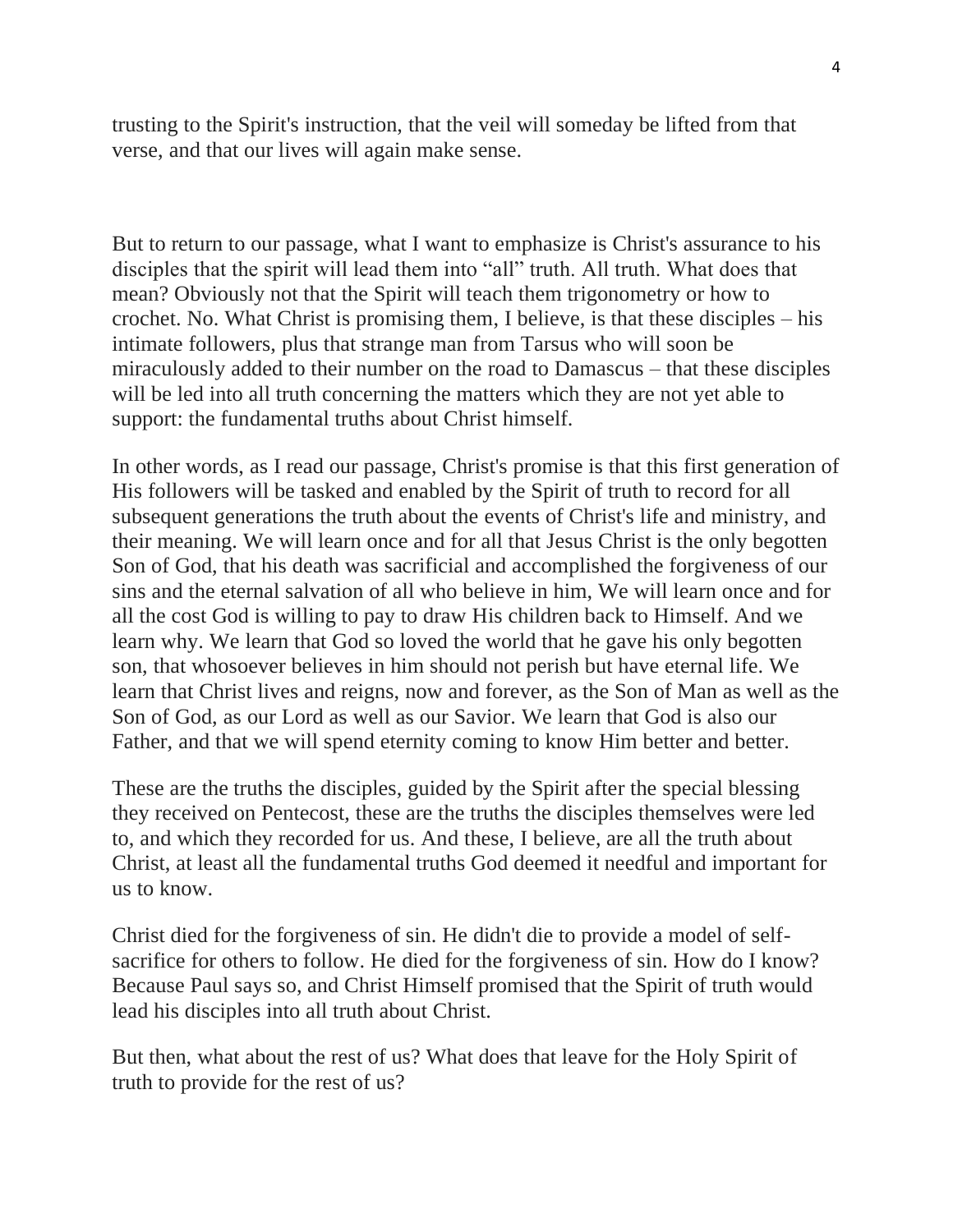To me the answer is straightforward. Our responsibility isn't to discover that fundamental truths about who Christ is and what He accomplished. That has already been revealed and made available to us.

Our responsibility is to make application of those truths to the vast complexity of our own lives, and our own lives lived in whatever circumstances in which we find ourselves. Christ died for the forgiveness of my sins. That is the wheel. I do not need to reinvent it. What I do need to do is to apply that truth to my own life.

How is that done? And that brings us back to our passage from Romans, where Paul I believe provides us with an excellent example of how that is done.

Remember how it begins? "Therefore, since we have been justified by faith, we have peace with God through our Lord Jesus Christ."

We have been justified by faith. That is the fundamental thing. That is the revealed truth about what Christ's death on the cross accomplished for us. And that in turn has gained us peace with God. We can relax in God's presence. We can trust in God's unlimited and unqualified love for us. That is another fundamental thing. That is another revealed truth about what Christ's death on the cross accomplished for us. But now, how do we apply that to our lives?

Some of you listening to me now have experienced real tragedy. Most of us have experienced the loss of those we love, we've experienced the normal ravages of time, we're familiar with the sense of failure and missed opportunity. *All* of us are acquainted with *these* things, and the longer we live, the more familiar they become.

But some of you listening to me now have gone through terrible experiences outside those that all flesh is heir to, or you have experienced the losses and disappointments we all go through, but you have experienced them so sharply and so deeply that they are, for you, truly the equivalent of tragedies.

Why are tragedies of this sort different for the Christian than they are for others? Paul tells us why. Elsewhere Paul has told us that God makes all things work together for the good of His beloved children. He tells us in our reading for today that we *know* we are justified by faith, and we *know* we have peace with God. We *know*, that is to say, that we are God's beloved children. And therefore we *know*, in our heart of hearts as well as in our brains...we *know* that even present tragedy feeds into future hope, "...and hope," as Paul puts it, "and hope does not put us to shame, because God's love has been poured into our hearts through the